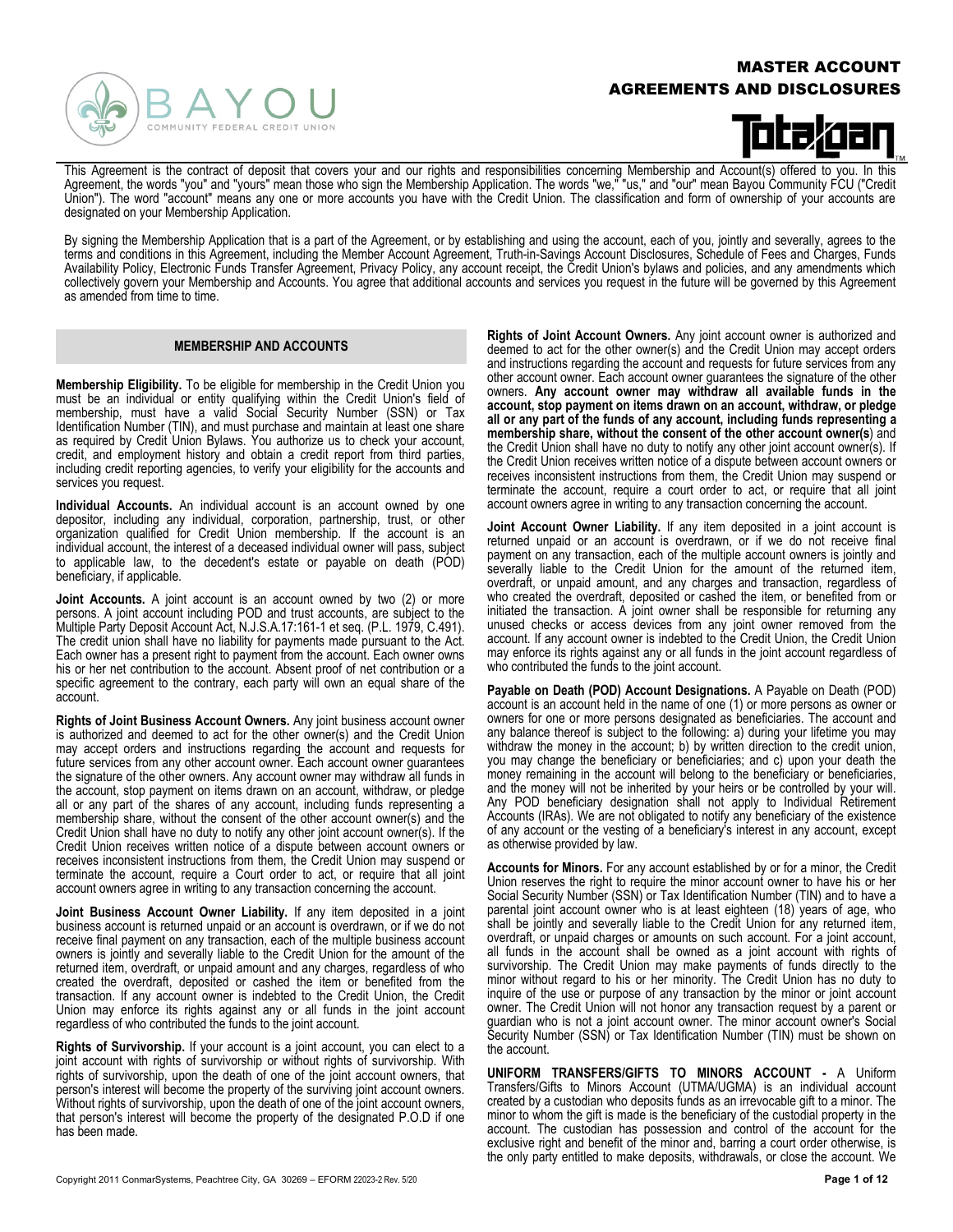have no duty to inquire about the use or purpose of any transaction. If the custodian dies, we may suspend the account until we receive instructions from any person authorized by law to withdraw funds or a court order authorizing withdrawal.

**AGENCY DESIGNATION ON AN ACCOUNT -** An agency designation on an account is an instruction to us that the owner authorizes another person to make transactions as agent for the account owner regarding the accounts designated. An agent has no ownership interest in the account(s) or credit union voting rights. We have no duty to inquire about the use or purpose of any transaction made by the agent.

**Accounts for Businesses and Organizations.** Accounts held in the name of a business, organization, or association member are subject to the same terms set forth in this Agreement and the following additional rules. The Credit Union reserves the right to require the business member to provide a Membership Application informing the Credit Union who is authorized to act on its behalf. No POD beneficiary designation or other designation shall apply to the account unless your SSN is used as the primary tax identification number for the account. You agree to notify the Credit Union of any change in authority. The Credit Union may rely on the written authorization until such time as the Credit Union is informed of changes in writing and has had reasonable time to act upon such notice. The Credit Union may require that third-party checks payable to a business not be cashed, but must be deposited to a business account. The Credit Union shall have no notice of any breach of fiduciary duties arising from a transaction by any agent of the account owner, unless the Credit Union has actual notice of any wrongdoing.

**Deposit of Funds Requirement.** Funds may be deposited to any account in any manner approved by the Credit Union in accordance with the requirements set forth in the Truth-in-Savings Disclosure. Deposits may be made by mail, at night depositories, or at unstaffed facilities. Deposits at unstaffed facilities are not our responsibility until we receive them. We reserve the right to refuse or to return any deposit.

**Endorsements.** You authorize the Credit Union, at its discretion, to accept transfers, checks, drafts, and other items for deposit into any of your accounts, whether or not they are endorsed by all payees. You authorize the Credit Union to supply missing endorsements if the Credit Union chooses to supply such endorsements. The Credit Union reserves the right to verify all endorsements on third-party checks presented for deposit, either in person or by comparison with member signature files. If insurance, government, and certain other checks or drafts require an endorsement as set forth on the back of the check, the Credit Union may require endorsement as set forth on the check. Endorsements must be placed in the space on the back of the check between the top edge and one and a half inches from the top edge. The Credit Union may accept drafts or checks with endorsements outside this space. However, if any such endorsements or other markings you or any prior endorser make on the check cause any delay or error in processing the item for payment, you will be responsible for any loss incurred by the Credit Union due to the delay or error.

**Collection of Items.** The Credit Union shall not be responsible for deposits made by mail or at an un-staffed facility until the Credit Union actually receives them. In handling items for deposit or collection, the Credit Union only acts as your agent and assumes no responsibility beyond the exercise of ordinary care. The Credit Union will not be liable for default or negligence of any correspondent or for loss in transit, and each correspondent will only be liable for its own negligence. The Credit Union reserves the right to send any item for collection.

**Final Payment.** All items or Automated Clearing House (ACH) transfers credited to your account are provisional and subject to our receipt of final payment. If final payment is not received, we reserve the right to charge your account for the amount of those items or ACH transfers and impose a return charge on your account. After we have received final payment, we refer to these deposits as collected items. If the Credit Union incurs any fee to collect any item, the Credit Union may charge such a fee to your account. The Credit Union reserves the right to refuse or to return all or any item or funds transfer. The Credit Union shall have the right to charge back against your account all previously deposited items or other items endorsed by you that are returned to the Credit Union unpaid, regardless of whether the amount of the item has been available for your use.

Copyright 2011 ConmarSystems, Peachtree City, GA 30269 – EFORM 22023-2 Rev. 5/20 **Page 2 of 12 Direct Deposits.** The Credit Union may offer direct deposit options allowing you to preauthorize deposits (i.e. payroll checks, Social Security or retirement checks, or other government checks) or preauthorize transfers from other accounts at the Credit Union. You must authorize any direct deposits to your accounts by a separate authorization. If applicable, you must notify the Credit Union at least thirty (30) days prior to any direct deposit or preauthorized transfer if you wish to cancel or change the direct deposit or direct transfer option. Upon filing of bankruptcy, if you fail to cancel any direct deposit authorization, you instruct your employer and the Credit Union to make and apply direct deposits in accordance with your authorization on file with the Credit

Union. If the Credit Union is required to reimburse the U.S. government for any benefit payment directly deposited into your account for any reason, you agree the Credit Union may deduct the amount returned from any of your accounts, unless prohibited by law.

**Crediting of Deposits.** Deposits made on Sundays and Credit Union holidays will be credited to your account on the next business day. Deposits received at un-staffed facilities such as night depositories and automated teller machines (ATMs) will be credited on the day funds are removed and processed by the Credit Union. Items drawn from an institution located outside the United States are handled on a collection basis only. Amounts will be credited to your account when we receive final payment. You waive any notice of nonpayment, dishonor, or protest regarding any items purchased or received by the Credit Union for credit to your account or for collection.

#### **ACCOUNT ACCESS**

**Authorized Signature.** Your signature on the Account Card authorizes your account access. We will not be liable for refusing to honor any item or instruction if we believe the signature is not genuine. If you have authorized the use of a facsimile signature, we may honor any check or draft that appears to bear your facsimile signature even if it was made by an unauthorized person. You authorize us to honor transactions initiated by a third person to whom you have given your account number even if you do not authorize a particular transaction.

**Access Options.** You may withdraw or transfer funds from your account(s) in any manner we permit (e.g., at an automated teller machine, in person, by mail, Internet access, automatic transfer, or telephone, as applicable). We may return as unpaid any check or draft drawn on a form we do not provide, and you are responsible for any loss we incur handling such a check or draft. We have the right to review and approve any form of power of attorney and may restrict account withdrawals or transfers. We are under no obligation to honor any power of attorney.

**ACH and Wire Transfers.** Except as amended by this Agreement, electronic funds transfers we permit that are subject to Article 4A of the Uniform Commercial Code will be subject to such provisions of the Uniform Commercial Code as enacted by the state where the main office of the credit union is located. We may execute certain requests for electronic funds transfers by Fedwire. Fedwire transactions are subject to Federal Reserve Board Regulation J. You may order electronic funds transfers to or from your account. We will debit your account for the amount of an electronic funds transfer and will charge your account for any fees related to the transfer. Unless we agree otherwise in writing, we reserve the right to refuse to execute any order to transfer funds to or from your account. We are not obligated to execute any order to transfer funds out of your account if the amount of the requested transfer plus applicable fees exceeds the available funds in your account. We are not liable for errors, delays, interruptions or transmission failures caused by third parties or circumstances beyond our control including mechanical, electronic or equipment failure. We will not provide you with next day notice of ACH, wire transfers and other electronic payments credited to your account.

You will receive notice of such credits on your account statements. You may contact us to determine whether a payment has been received. If we fail to properly execute a payment order, and such action results in a delay in payment to you, we will pay you dividends or interest for the period of delay as required by applicable law. The dividends or interest paid to you will be based on the lowest nominal dividend or interest rate we were paying on any account during that period. Payment orders we accept will be executed within a reasonable time of receipt but may not necessarily be executed on the date they are received. Cut-off times may apply to the receipt, execution and processing of funds transfers, payment orders, cancellations, and amendments and, if received after a cut-off time, may be treated as having been received on the next following funds transfer business day. Information about any cut-off times is available upon request. When you initiate a wire transfer, you may identify the recipient and any financial institution by name and by account or identifying number. The credit union and any other financial institutions facilitating the transfer may rely strictly on the account or identifying number even if the number identifies a different person or financial institution. Any account owner may amend or cancel a payment order even if that person did not initiate the order. We may refuse requests to amend or cancel a payment order that we believe will expose the credit union to liability or loss. Any request to amend or cancel a payment order that we accept will be processed within a reasonable time after it is received. You agree to hold us harmless from and indemnify us for all losses and expenses resulting from any actual or attempted amendment or cancellation of a payment order. We may require you to follow a security procedure to execute a payment order or certain electronic funds transfer transactions. We will notify you of any such security procedures and you agree that our security procedures are commercially reasonable.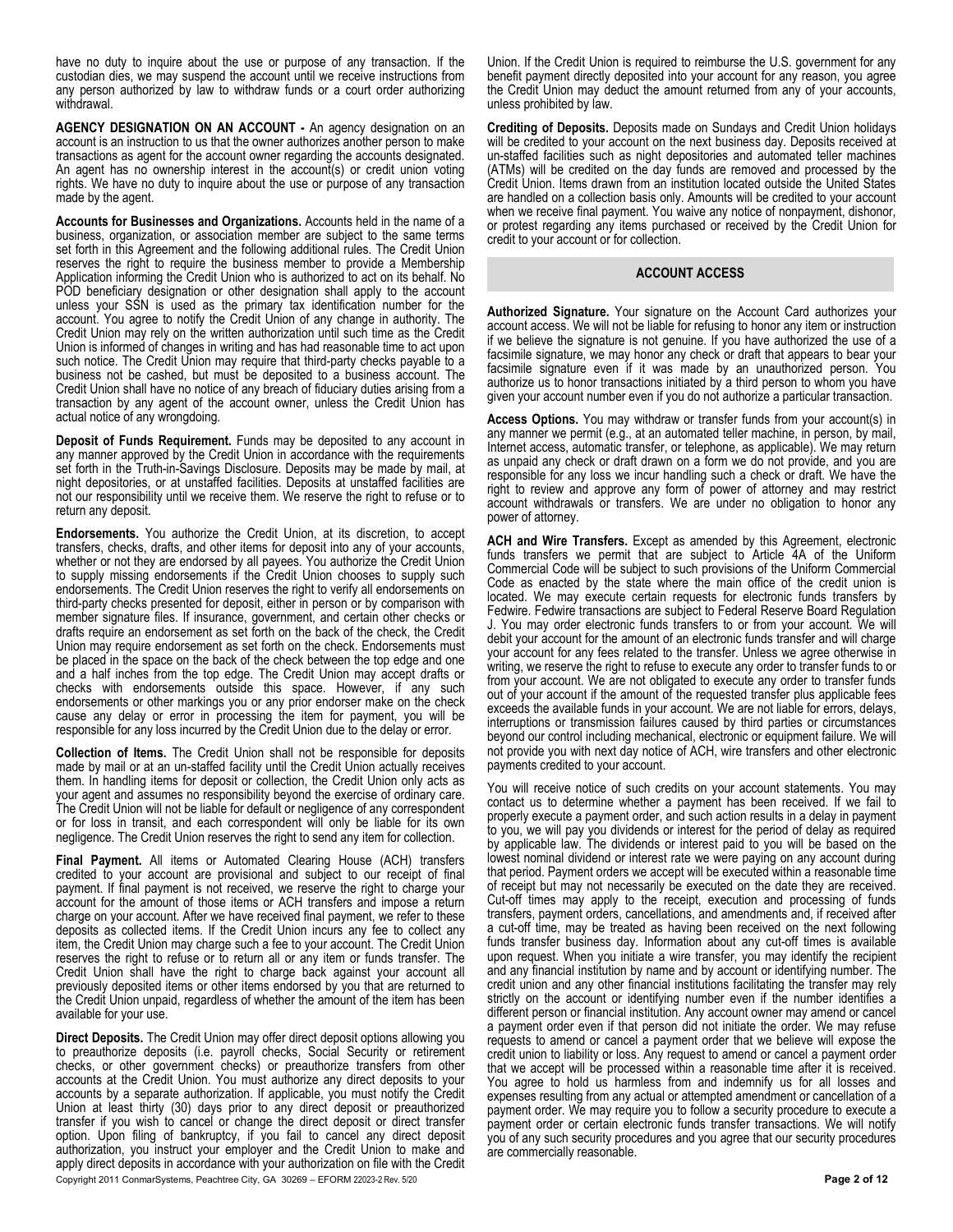**Credit Union Examination.** The Credit Union may disregard information on any check other than the signature of the drawer and amount of the item and any magnetic encoded information. You agree that the Credit Union does not fail to exercise ordinary care in paying an item solely because its procedures do not provide for sight examination of items.

#### **ELECTRONIC CHECK TRANSACTIONS**

**Electronic Checks.** If you authorize a merchant to electronically debit your checking account using the routing, account, and serial number of your check to initiate the transfer, whether the check is blank, partially or fully completed and signed, such authorization is an electronic check conversion. An electronic check conversion is an electronic funds transfer (EFT) subject to the terms of the Electronic Funds Transfer Agreement. You authorize us to honor any electronic check conversion from your checking account.

**Electronic Re-presented Checks.** If you write a check on a personal account that we return unpaid because of insufficient or uncollected funds, payee or any subsequent holder of the check may re-present the check to us, through an electronic instruction ("Electronic Re-presented Check") to charge your account for the amount of the check. If we receive an electronic re-presented check, we will pay or return the electronic re-presented check as if the original paper check was presented to us. Any collection fee you authorize the merchant to debit from your account is an electronic funds transfer subject to the terms of the Electronic Funds Transfer Agreement. If you want to reverse an electronic re-presented check, you must give us an affidavit within fifteen (15) days after we send or make available to you the periodic statement that reflects payment of that electronic re-presented check. In your affidavit, you must declare and swear under oath that the electronic re-presented check was ineligible or unauthorized. If we receive a proper notice of affidavit from you within the 15-day period, we will recredit your account with the amount of the charge. If you wish to stop payment of any electronic re-presented check, you must follow the procedures for stopping payment of checks, not the procedures for stopping payment on electronic loan or bill payments. If you ask us to request the depositor's bank to send us the original paper check or a copy of the paper check, and we provide it to you, you agree that you will not seek to have your account re-credited due to a prior stop payment order or if the item is otherwise ineligible for collection.

**Account Rates and Fees.** The Credit Union's payment of dividends on any account is subject to the account rates and fees, earnings, payment, and balance requirements as set forth in the "Account Disclosure" and "Schedule of Fees and Charges." You agree that the Credit Union may impose fees and charges for the deposit account services provided by the Credit Union. A current "Schedule of Fees and Charges" has been provided to you separately. You agree the Credit Union may change the "Account Disclosure" and "Schedule of Fees and Charges from time to time and you will be notified of such changes as required by law

#### **TRANSACTION LIMITATIONS**

**Understanding Your Account Balance**. Your Checking account has two kinds of balances: the actual balance and the available balance.

- *Actual Balance* Your actual balance reflects the full amount of all deposits to your account as well as payment transactions that have been posted to your account. It does not reflect checks you have written and are still outstanding or transactions that have been authorized but are still pending.
- *Available Balance* Your available balance is your actual balance less: *(1)* holds placed on deposits; *(2)* holds on debit card or other transactions that have been authorized but are not yet posted; and *(3)* any other holds, such as holds related to pledges of account funds, minimum balance requirements, or to comply with court orders.

We use your available balance to determine whether there are sufficient funds in your account to pay items, including checks and drafts, as well as ACH, debit card and other electronic transactions. You may check your available balance online, mobile banking or by calling a branch.

Copyright 2011 ConmarSystems, Peachtree City, GA 30269 – EFORM 22023-2 Rev. 5/20 **Page 3 of 12 Withdrawal Restrictions.** The Credit Union will permit a withdrawal only if you have sufficient available funds in your account to cover the full amount of the withdrawal or have an established overdraft protection plan. Drafts or other transfer or payment orders that are drawn against insufficient available funds will be subject to a service charge set forth in the "Schedule of Fees and Charges." If there are sufficient available funds to cover some but not all of your withdrawal orders, the Credit Union may allow those withdrawals for which there are sufficient available funds in any order at the Credit Union's discretion. The Credit Union may also refuse to allow a withdrawal in other cases, for example. any dispute between the owners about the account (unless a court has ordered the Credit Union to allow the withdrawal); a legal garnishment or attachment is

served; the account secures an obligation to the Credit Union; any required documentation has not been presented; or you fail to repay a Credit Union loan on time. You will be advised of the reasons for refusal if such action is taken. The Credit Union reserves the right to require members to give notice in writing of any intended withdrawals from any account (except checking accounts) of no less than seven (7) days and up to sixty (60) days, as required by law, before such withdrawal.

**Transfer Limitations.** We may limit the dollar amount or the number of transfers from your account. See your Truth-in-Savings Disclosure or your Electronic Funds Transfer Agreement and Disclosure.

**Cash Withdrawal Limitations.** We will limit the dollar amount you withdraw from your account to a maximum of \$25,000.0 per week.

#### **OVERDRAFTS**

**Overdraft Liability.** If on any day, the available funds in your checking account are not sufficient to cover checks and other items posted to your account, those checks and items will be handled in accordance with our overdraft procedures or an overdraft protection plan you have with us. The Credit Union's determination of an insufficient account balance may be made at any time between presentation and the Credit Union's midnight deadline with only one review of the account required. The Credit Union has no duty to notify you of an insufficient funds item. The Credit Union may charge a fee for an insufficient funds item whether paid or returned as set forth in the "Rate Addendum and Schedule of Fees and Charges." We may charge you an NSF fee each time an item is submitted to us for payment from your account when at the time of presentment your account does not have sufficient available funds or when we return, reverse, or decline to pay an item for any other reason authorized by the terms and conditions governing your account. Except as otherwise agreed to in writing, the Credit Union, by covering one or any overdraft, does not agree to cover overdrafts in the future and may discontinue covering overdrafts at any time. If the Credit Union pays an item that would otherwise overdraw your account, you agree to pay the overdraft amount immediately. We reserve the right to pursue collection of previously dishonored items at any time, including giving a payor bank extra time beyond any midnight deadline limits.

**Courtesy Pay.** Courtesy Pay is a form of overdraft protection that is available to all members in good standing holding a share draft account. Only one (1) share draft account per member will carry courtesy pay.

After an initial 60 day probationary period, we may at our sole discretion, pay drafts, ACH payments, EFTs, MasterCard Debits, or online bill payment overdrafts up to \$100. This sum includes all fees assessed for using the Courtesy Pay Program. The Credit Union will not cover an overdraft if doing so would cause the total outstanding amount of courtesy pay transactions plus related fees to exceed the cumulative negative balance limitation.

Your account will be assessed a \$28.00 fee for each check, ACH payment, EFT, MasterCard Debit, or online bill payment honored. No interest will be charged at anytime. We will send you a notice each time an overdraft occurs.

Courtesy Pay requires your affirmative consent. The following transactions **REQUIRE YOUR CONSENT** before the credit union can include them in the Courtesy Pay program. Choosing not to "Opt In" may result in these items being declined:

- ATM withdrawals
- Debit/Check card purchases you make at a merchant, online, or by telephone.

If you would like to "opt in" or "opt out" of this service, you may do so by (1) calling 225-642-8663; (2) visit any branch; (3) mailing a request to: PO Box 87 St. Gabriel, LA 70776; or (4) through internet banking at[: www.bayoucfcu.com.](http://www.bayoucfcu.com/)

Member must deposit or obtain an approved loan from the Credit Union to cover each overdraft within 45 days.

**Order of Payments.** Checks, drafts, items and other transactions may not be processed in the order that you make them or in the order that we receive them. We may, at our discretion, pay a check, draft or item and execute other transactions on your account in any order we choose. The order in which we process checks, drafts and items and execute other transactions on your account may affect the total amount of overdraft fees that may be charged to your account. Please contact us if you have questions about how we pay checks or drafts and process transfers and withdrawals.

**Postdated and Stale dated Items.** You authorize us to accept and pay any check, even if the check is presented for payment before its date, unless you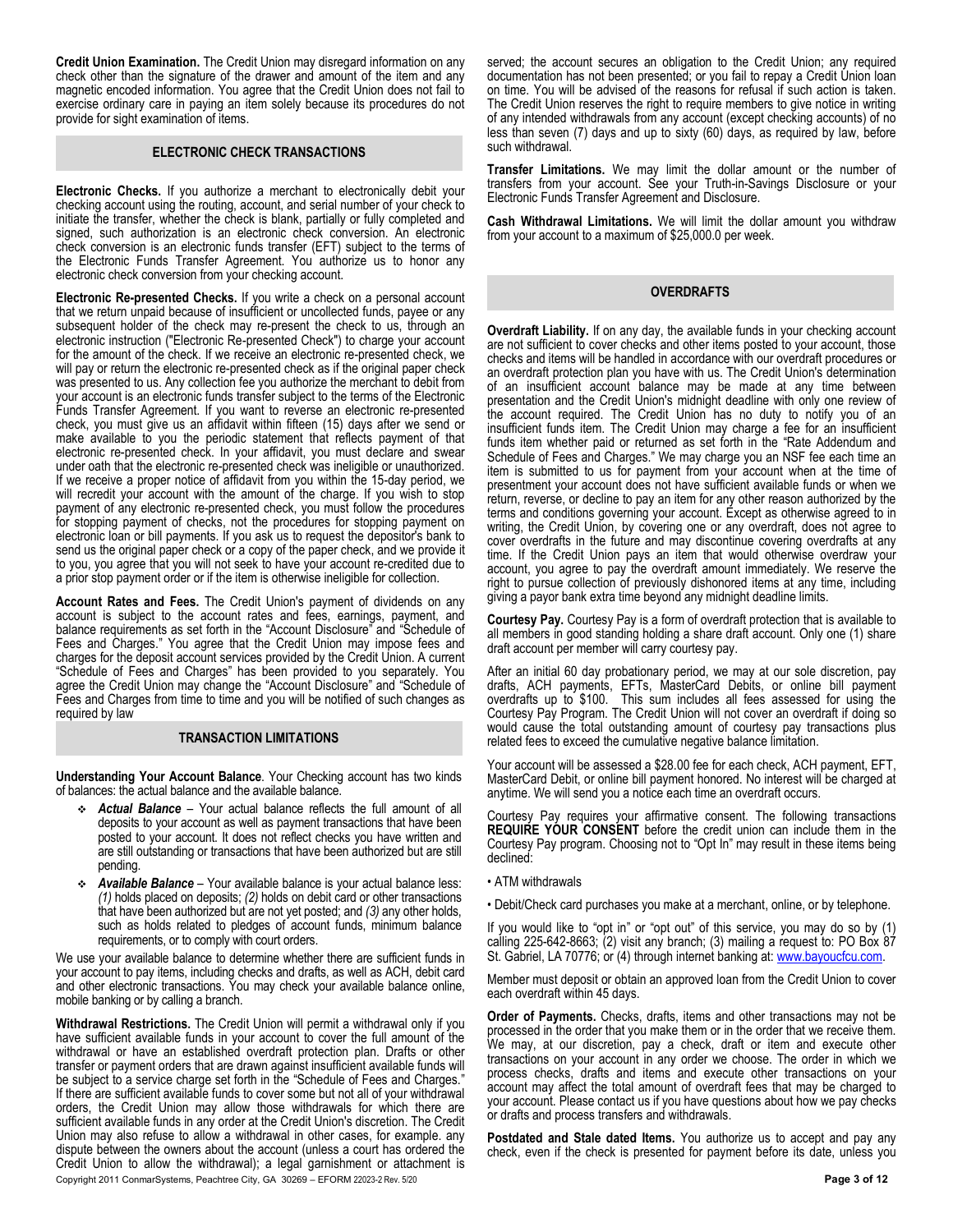notify the Credit Union of the postdating. Your notice will be effective only if the Credit Union receives the notice in time for the Credit Union to notify its employees and reasonably act upon the notice. You must accurately describe the check, including the number, date, and amount. You understand that the exact information is necessary for the Credit Union's computer to identify the check. If you give the Credit Union an incorrect, incomplete, or untimely notice, the Credit Union will not be responsible for paying the item before the date stated and the Credit Union may charge your account as of the date the Credit Union pays the item. You may make an oral notice, which will lapse within fourteen (14) days, unless continued in writing, within that time. A written notice will be effective for twelve (12) months. A written notice may be renewed in writing from time to time. You also agree not to deposit checks, drafts, or other items before they are properly payable. The Credit Union is under no obligation to you to pay a check or draft drawn on your account that is presented more than six (6) months after its date.

#### **STOP PAYMENT ORDERS**

**Stop Payment Request.** You may ask the Credit Union to stop payment on any check drawn upon your checking account. You may request a stop payment by telephone, by mail, fax or in person. The stop payment will be effective if the Credit Union receives the order in time for the Credit Union to act upon the order and you state the number of the account, date, and number of the check and its exact amount. If you give the Credit Union incorrect or incomplete information, the Credit Union will not be responsible for failing to stop payment on the item. If the stop payment order is not received in time for the Credit Union to act upon the order, the Credit Union will not be liable to you or to any other party for payment of the item. If we re-credit your account after paying a check over a valid and timely stop payment order, you agree to sign a statement describing the dispute with the payee, to transfer all of your rights against the payee or other holders of the check to the Credit Union, and to assist the Credit Union in legal action taken against the person.

**Duration of Order.** You may make an oral stop payment order, which will lapse within fourteen (14) calendar days unless continued in writing within that time. A written stop payment order will be effective for 6 months. A written stop payment order may be renewed in writing from time to time. The Credit Union is not obligated to notify you when a stop payment order expires.

**Liability.** The Credit Union may charge a fee for each stop payment order requested, as set forth in the "Schedule of Fees and Charges." You may not stop payment on any certified check or draft, cashier's check or teller's check, or any other check, draft, or payment guaranteed by the Credit Union. You should be aware that while payment of the item may be stopped, you may remain liable to any person, including the Credit Union, who is a holder of the item despite the stop payment order. You agree to indemnify and hold the Credit Union harmless from all costs, including attorney fees, damages, or claims related to the Credit Union's action in refusing payment of an item, including claims of any multiple party account owner, payee, or endorsee in failing to stop payment of an item as a result of incorrect information provided by you.

**Lost Items.** The Credit Union, in receiving items from you for withdrawal or deposit, acts only as your agent and reserves the right to reverse the credit for any deposited items or to charge your account for the items, should they become lost in the collection process.

**Credit Union's Liability for Errors.** If the Credit Union does not properly complete a transaction according to this Agreement, the Credit Union will be liable for your losses or damages not to exceed the amount of the transaction, except as otherwise provided by law. The Credit Union will not be liable if; (a) through no fault of the Credit Union, your account does not contain enough money to make the transaction; (b) circumstances beyond the Credit Union's control prevent the transaction; (c) your loss is caused by your negligence or the negligence of another financial institution; or (d) the money in your account is subject to a legal process or other claim. The Credit Union will not be liable for consequential damages except liability for wrongful dishonor. The Credit Union's actions will constitute the exercise of ordinary care if such actions or non-actions are consistent with applicable state law, Federal Reserve regulations and operating letters, clearing house rules, and general banking practices followed in the area serviced by the Credit Union. You grant the Credit Union the right, in making payments of deposited funds, to rely on the form of the account and the terms of this Account Agreement. Any conflict between oral representations by you or Credit Union employees and any written form will be resolved by reference to this Agreement and applicable written form.

**Remotely Created Checks.** For purposes of this paragraph, "account" means a transaction account, credit account, and any other account on which checks (share drafts) may be drawn. A remotely created check is a check created by someone other than the person on whose account the check is drawn. A remotely created check is generally created by a third party payee as authorized

Copyright 2011 ConmarSystems, Peachtree City, GA 30269 – EFORM 22023-2 Rev. 5/20 **Page 4 of 12**

by the owner of the account on which the check is drawn. Authorization is usually made over the telephone or through on-line communication. The owner of the account does not sign a remotely created check. In place of the owner's signature, the remotely created check usually bears a statement that the owner authorized the check or bears the owner's printed or typed name. If you authorize a third party to draw a remotely created check against your account, you may not later revoke your authorization. It is your responsibility to resolve any authorization issues directly with the third party. We are not required to credit your account and may charge against your account any remotely created check for which the third party has proof of your authorization.

**Credit Union Lien and Security Interest.** To the extent you owe the Credit Union money as a borrower, guarantor, endorser, or otherwise, the Credit Union has a lien on any or all the funds in any account in which you have an ownership interest at the Credit Union, regardless of the source of the funds. The Credit Union may apply these funds in any order to pay off your indebtedness. If the Credit Union chooses not to enforce its lien, the Credit Union does not waive its right to enforce the lien at a later time. In addition, you grant the Credit Union a consensual security interest in your accounts and agree the Credit Union may use the funds from your accounts to pay any debt or amount owed the Credit Union, except obligations secured by your dwelling, unless prohibited by applicable law. All accounts are non-transferable to third parties. All accounts may not be assigned without our prior written consent.

**Legal Process.** If any legal action, such as a levy, garnishment, or attachment, is brought against your account, the Credit Union may refuse to pay out any money from your account until the dispute is resolved. If the Credit Union incurs any expenses or attorney fees in responding to legal process, such expenses may be charged against your account without prior notice to you, unless prohibited by law. Any legal process against your account is subject to the Credit Union's lien and security interest.

**Account Information.** Upon your request, the Credit Union will inform you of the name and address of each credit reporting agency from which the Credit Union obtains a report in connection with your account. The Credit Union agrees not to disclose account information to third parties except when: (1) it is necessary to complete a transaction; (2) the third party seeks to verify the existence or condition of your account in accordance with applicable law; (3) such disclosure complies with the law or a government agency or court order; (4) as disclosed in our Privacy Notice Disclosure with Opt Out; or (5) you give us written permission.

#### **NOTICES**

**Name or Address Changes.** It is your responsibility to notify the Credit Union of a change in mailing or physical address, change of email address or change of name. The Credit Union is only required to attempt to communicate with you only at the most recent address you have provided to the Credit Union. If the Credit Union attempts to locate you, the Credit Union may impose a service fee as set forth on the "Schedule of Fees and Charges."

**Notice of Amendments.** Except as otherwise prohibited by applicable law, the terms of this Agreement are subject to change at any time. The Credit Union will notify you of any changes in account terms, rates, or fees as required by law. Changes in account ownership, such as adding or removing a joint account owner, must be evidenced in writing. The Credit Union reserves the right to waive any term in this Agreement. Any such waiver shall not affect the Credit Union's right to enforce any right in the future.

**Effect of Notice.** Any written notice you give the Credit Union is effective when it is actually received by the Credit Union. Any written notice the Credit Union gives to you is effective when it is deposited in the U.S. mail, postage prepaid, and addressed to you at your statement mailing address. Notice to any one account owner is considered notice to all owners of the account. The Credit Union reserves the right to accept oral instructions, and you agree to hold the Credit Union harmless from any liability arising as a result of such instructions.

**Electronic Notices.** If you have agreed to receive notices electronically we may send you notices electronically and discontinue mailing paper notices to you until you notify us that you wish to reinstate receiving paper notices.

**Taxpayer Identification Number (TIN) and Backup Withholding.** If your account is or becomes subject to backup withholding, the Credit Union is required by law to withhold and pay the Internal Revenue Service (IRS) a required percentage of payments of dividends, and certain other payments under certain conditions. Your failure to furnish a correct taxpayer identification number (TIN) or meet other applicable requirements may result in backup withholding as well as civil or criminal penalties. If you refuse to provide your TIN, the Credit Union may suspend the opening of your account.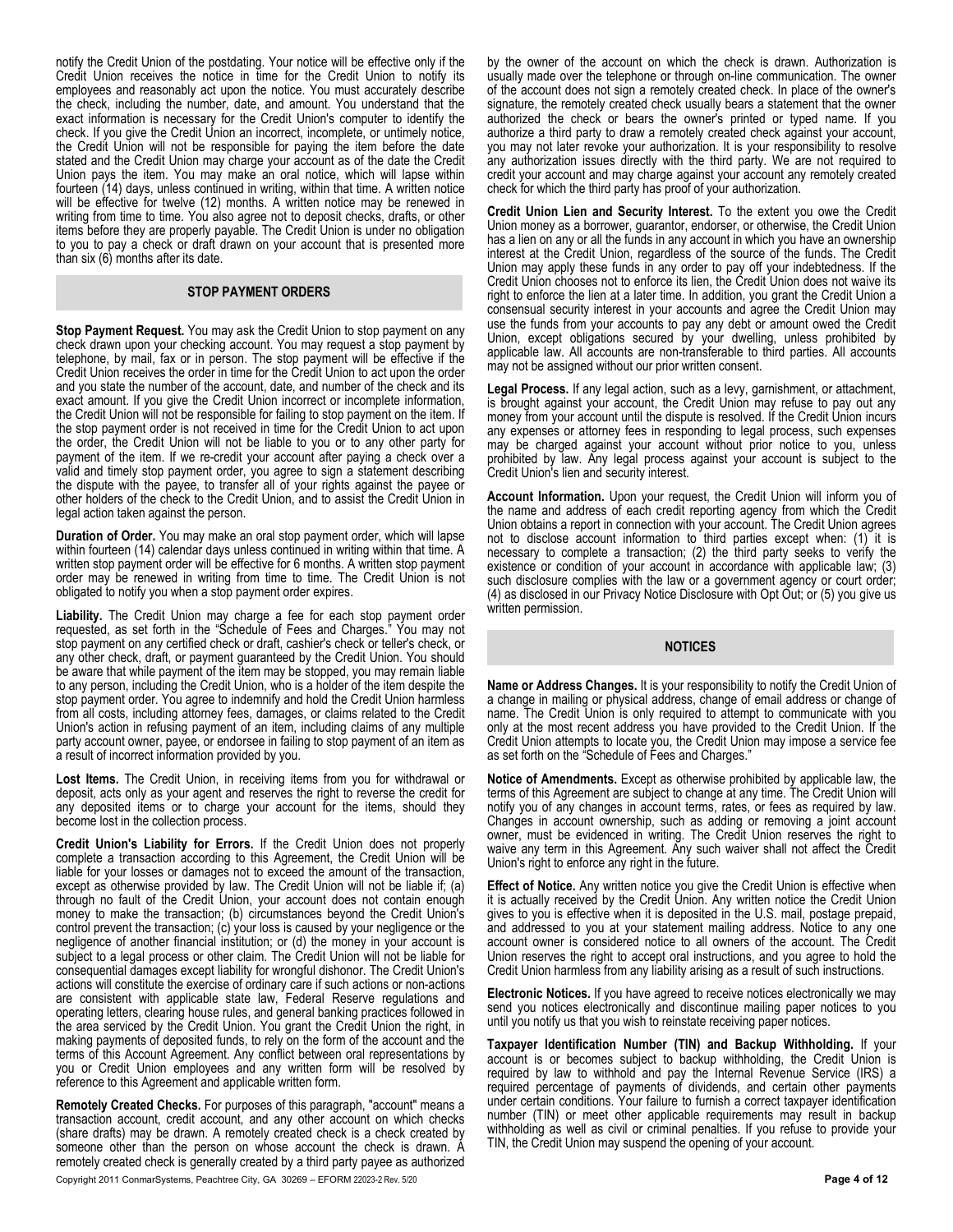#### **STATEMENTS**

**Contents.** If the Credit Union provides a statement for your account, you will receive a periodic statement of all transactions and activity on your account during the statement period. If a periodic statement is provided, you agree that only one statement is necessary for a multiple party account. For checking accounts, you understand that when paid, your original check becomes property of the Credit Union. Copies will be retained by the Credit Union and made available upon your request and subject to the fee set forth in the "Rate Addendum and Schedule of Fees and Charges."

**Examination.** You are responsible for examining each statement and reporting any irregularities to the Credit Union. The Credit Union will not be responsible for any forged, altered, or unauthorized item drawn on your account if (1) you fail to notify the Credit Union within thirty (30) days of the mailing date of the earliest statement and availability of checks containing any forgery, alteration, or unauthorized signature on the item; or (2) any items are forged or altered in a manner not detectable by a reasonable person, including the unauthorized use of a facsimile signature machine.

**Notice to Credit Union.** You agree that the Credit Union's retention of checks does not alter or waive your responsibility to examine your statements and check copies or the time limit for notifying the Credit Union of any errors. The statement will be considered correct for all purposes and the Credit Union will not be liable for any payment made or charge to your account unless you notify the Credit Union in writing within the above time limit after the statement and checks are made available to you.

**Inactive and Abandoned Accounts.** If you have an account that you have not made a withdrawal from, deposit to, renewal of, or transfer involving your account for more than 1 year (12 months) the Credit Union may classify your account as inactive and may charge an inactive account service fee as allowed by applicable law and set forth on the "Schedule of Fees and Charges". If your account is classified as inactive and the Credit Union has been unable to contact you by regular mail during this period, the Credit Union may classify your account as dormant and may charge a dormant account service fee as allowed by law and set forth on the "Schedule of Fees and Charges". Thereafter, dividends or interest will not be paid on the account if the balance falls below any minimum balance requirement. If a deposit or withdrawal has not been made on the account, you have not otherwise indicated an interest in the account, or the Credit Union has had no other contact with you within five (5) years as required by the Uniform Unclaimed Property Act, the account will presumed to be abandoned. Funds in abandoned accounts will be remitted in accordance with state law. Once funds have been turned over to the state, the Credit Union has no further liability to you for such funds. If you choose to reclaim such funds, you must apply to the appropriate state agency.

**Death of Account Owner.** The Credit Union may require the survivor or other claimant to the account to produce certain documents before releasing the funds in the account. The Credit Union may continue to honor all transfers, withdrawals, deposits, and other transactions on the account until the Credit Union learns of an account owner's death. Once the Credit Union learns of a member's death, the Credit Union may pay checks or honor other payments or transfer orders authorized by the deceased member for a period of ten (10) days unless the Credit Union receives instructions from any person claiming an interest in the account to stop payment on the checks and other items. You agree that the Credit Union can require that anyone who claims funds in your account after your death to indemnify the Credit Union for any losses resulting from honoring that claim.

**Termination of Account.** The Credit Union may terminate your account at any time without notice to you or may require you to close your account and apply for a new account if  $(1)$  there is a change in owners or authorized signers;  $(2)$ there has been a forgery or fraud reported or committed involving your account; (3) there is a dispute as to the ownership of the funds in the account; (4) any account checks are lost or stolen; (5) there are excessive returned unpaid items not covered by an overdraft protection plan; (6) any owner or authorized user causes the Credit Union to suffer a loss, or if there has been any misrepresentation or any other abuse of any of your accounts. Your account removal or termination will not affect your responsibility for any loan obligations or prior transactions. The Credit Union is not responsible for payment of any check, withdrawal, or other item once your account is terminated; however, if the Credit Union pays a check or other item after termination, you agree to reimburse the Credit Union for payment.

**Termination of Membership.** You may terminate your membership at the Credit Union after giving written notice of your intent to withdraw. You may be expelled if there has been any misrepresentation or any other abuse on any of your other accounts or if you fail to comply with the Credit Union policies, procedures, or bylaws, conduct yourself in a threatening or abusive manner to

Copyright 2011 ConmarSystems, Peachtree City, GA 30269 – EFORM 22023-2 Rev. 5/20 **Page 5 of 12**

Credit Union personnel, or willfully damage Credit Union property. You may be denied service or expelled from membership for any reason allowed by applicable law, including causing a loss to the Credit Union or violating any terms of membership. If you are expelled you may not be a joint account owner on another account.

**Special Account Instructions.** You may request the Credit Union facilitate certain Estate Account or court-ordered account arrangements. However, because the Credit Union does not give legal advice, we cannot counsel you as to which account arrangement most appropriately meets the specific requirements of your trust, will, or court order. If you ask the Credit Union to follow instructions that the Credit Union believes might expose it to claims, suits, lawsuits, expenses, liabilities, or damages, whether directly or indirectly, the Credit Union may refuse to follow your instructions or may require you to post a bond to indemnify the Credit Union. Any item presented with a full payment legend must be presented in person to a Credit Union officer. Otherwise, payment is accepted with full reservation of rights. Account changes requested by you, or any account owner, must be evidenced by a signed Membership Application and accepted by the Credit Union. The Credit Union will not recognize the authority of someone to whom you have given power of attorney unless it is a Military Power of Attorney less than 1 year old.

**Internet Gambling and Other Illegal Activities.** You agree that you are not engaged in unlawful internet gambling or any other illegal activity. You agree that you will not use any of your accounts, access devices or services for unlawful internet gambling or other illegal activities. We may terminate your account relationship if you engage in unlawful internet gambling or other illegal activities.

**Severability.** In the event that any paragraph of this Agreement or any portion thereof is held by a court to be invalid or unenforceable for any reason, the other paragraphs and portions of this Agreement shall not be invalid or unenforceable and will continue in full force and effect.

**Enforcement.** You agree to be liable to the Credit Union for any liability, loss, or expense as provided in this Agreement that the Credit Union incurs as a result of any dispute involving your accounts or services. You authorize the Credit Union to deduct any such liability, loss, or expense from your account without prior notice to you. In the event either party brings legal action to enforce the Agreement or collect any overdrawn funds on accounts accessed under this Agreement, the prevailing party shall be entitled, subject to applicable law, to payment by the other party of its reasonable attorney fees and costs, including fees on any appeal, bankruptcy proceedings, and any post-judgment collection actions, if applicable.

**Governing Law.** This Agreement is governed by the Bylaws of the Credit Union, federal laws and regulations, the laws and regulations of the state in which the Credit Union's main office is located and local clearinghouse rules, as amended from time to time. Any disputes regarding this Agreement shall be subject to the jurisdiction of the court of the city in which the Credit Union is located.

**Negative Information Notice.** We may report information about your loan, share or deposit accounts to credit bureaus. Late payments, missed payments, or other defaults on your accounts may be reflected in your credit report.

#### **FUNDS AVAILABILITY POLICY DISCLOSURE**

**This Disclosure describes your ability to withdraw funds from all your accounts at the Credit Union except for funds deposited to certificate accounts. The Credit Union reserves the right to delay the availability of funds deposited to certificate accounts for periods longer than those disclosed in this policy. Please ask us if you have a question about which accounts are affected by this policy.**

**General Policy.** Our policy is to delay the availability of funds from your check and check deposits. During the delay, you may not withdraw the funds in cash and we will not use the funds to pay checks that you have written.

**Determining the Availability of a Deposit.** When we delay the availability of a deposit the length of the delay is determined by counting the business days from the day of your deposit. Every day is a business day except Saturdays, Sundays and federal holidays. If you make a deposit before 4:30 p.m. on a business day that we are open, we will consider that day to be the day of your deposit. However, if you make a deposit after our cutoff hour or on a day we are not open, we will consider that the deposit was made on the next business day we are open.

The length of the delay varies depending on the type of deposit and is explained below.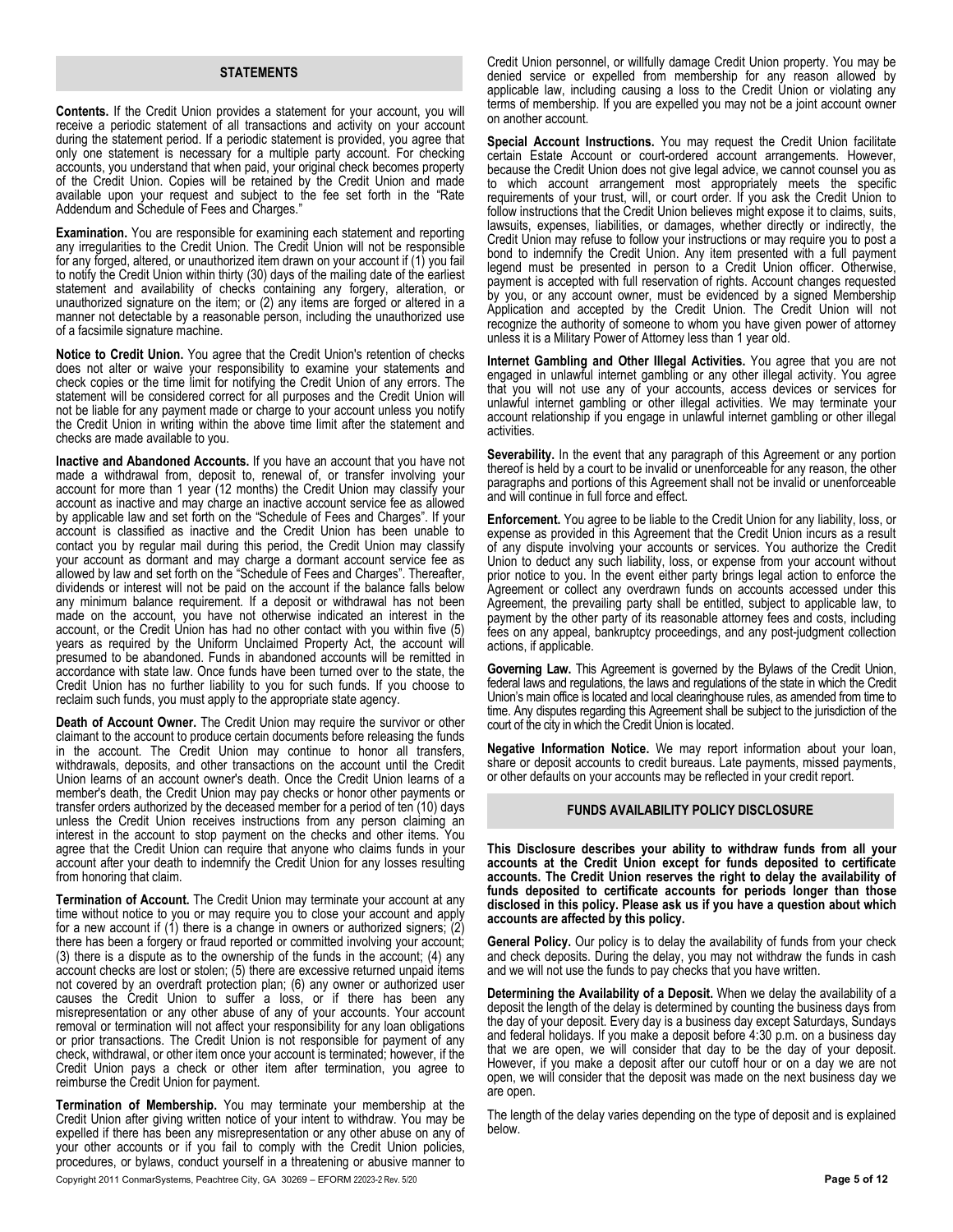**Same-Day Availability.** Funds from electronic direct deposits to your account as well as funds from the following deposits will be available on the same business day that we receive the deposit:

- U.S. Treasury checks that are payable to you
- **❖** Wire transfers
- **EXECT** Checks drawn on the Credit Union

**Same-Day Availability for Certain Deposits made in Person.** Funds from the following deposits are available on the same business day that we receive your deposit, if you make the deposit in person to one of our employees:

- Cash
- State and local government checks that are payable to you
- Cashier's, certified, and teller's checks that are payable to you, if you use a special deposit slip available from each teller location
- Federal Reserve Bank checks, Federal Home Loan Bank checks, and postal money orders, if these items are payable to you

If you do not make your deposit in person to one of our employees (for example, if you mail the deposit), funds from these deposits will be available by the second business day after the day we receive your deposit.

**Availability of Other Check Deposits.** The first \$225.00 from a deposit of other checks will be available by the first business day after the day of your deposit. The remaining funds will be available by the second business day after the day of your deposit. For example, if you deposit a local check of \$700.00 on a Monday, \$225.00 of the deposit will be available by Tuesday. The remaining \$475.00 will be available by Wednesday.

**Holds on Other Funds.** If we cash a check for you that is drawn on another financial institution, we may withhold the availability of a corresponding amount of funds that are already in your account. Those funds will be available at the time funds from the check we cashed would have been available if you had deposited it. If we accept for deposit a check that is drawn on another financial institution, we may make funds from the deposit available for withdrawal immediately but delay your availability to withdraw a corresponding amount of funds that you have on deposit in another account with us. The funds in the other account would then not be available for withdrawal until the time periods that are described elsewhere in this Disclosure for the type of check that you deposited.

**Longer Delays May Apply.** We may delay your ability to withdraw funds deposited by check into your account an additional number of days for these reasons:

- We believe a check you deposit will not be paid.
- You deposit checks totaling more than \$5,525.00 on any one (1) day.
- You deposit a check that has been returned unpaid.
- You have overdrawn your account repeatedly in the last six (6) months.
- There is an emergency, such as failure of communications or computer equipment.

We will notify you if we delay your ability to withdraw funds for any of these reasons and we will tell you when the funds will be available. They will generally be available no later than the seventh business day after the day of your deposit.

**Special Rules for New Accounts.** If you are a new member, the following special rules will apply during the first 30 days your account is open. Funds from electronic direct deposits to your account will be available on the day we receive the deposit. Funds from deposits of cash, wire transfers, and the first \$5,525.00 of a day's total deposits of cashier's, certified, teller's, traveler's, and federal, state, and local government checks will be available on the next business day after the day of your deposit if the deposit meets certain conditions. For example, the checks must be payable to you and you may have to use a special deposit slip. The excess over \$5,525.00 will be available on the ninth business day after the day of your deposit. If your deposit of these checks (other than a U.S. Treasury check) is not made in person to one of our employees, the first \$5,525.00 will not be available until the second business day after the day of your deposit. Funds from all other check deposits will be available on the ninth business day after the day of your deposit.

**Deposits at Non-Proprietary ATMs.** Funds from any deposits (cash or checks) made at automated teller machines (ATMs) we do not own or operate will not be available until the fifth business day after the date of your deposit. This rule does not apply at ATMs that we own or operate. All ATMs that we own or operate are identified as our machines.

**Cash Withdrawal Limitation.** We place certain limitations on withdrawals in cash. In general, \$225.00 of a deposit is available for withdrawal in cash by the first business day after the day of deposit. In addition, a total of \$450.00 of other funds becoming available on a given day will be available for withdrawal in cash at or after 4:30 p.m. that day. Any remaining funds will be available for withdrawal in cash by the following business day.

**Foreign Checks.** Checks drawn on financial institutions located outside the U.S. (foreign checks) cannot be processed the same as checks drawn on U.S. financial institutions. Foreign checks are exempt from the policies outlined in this Disclosure. Generally, the availability of funds for deposits of foreign checks will be delayed for the time it takes us to collect the funds from the financial institutions upon which it is drawn.

#### **ELECTRONIC FUNDS TRANSFER AGREEMENT AND DISCLOSURE**

**This Electronic Funds Transfer Agreement is the contract which covers your and our rights and responsibilities concerning the electronic funds transfer ("EFT") services offered to you by the Credit Union. In this Agreement, the words "you" and "yours" mean those who sign the application or account card as applicants, joint owners, or any authorized users. The words "we," "us," and "our" mean the Credit Union. The word "account" means any one or more share and share draft accounts you have with the Credit Union.**

Electronic Funds transfers are electronically initiated transfers of money from your account through the electronic funds transfer services described below. By signing an application or account card for EFT services, signing your Card, or using any service, each of you, jointly and severally, agree to the terms and conditions in this Agreement and any amendments for the EFT services offered.

**EFT Services.** If approved, you may conduct any one or more of the EFT services offered by the Credit Union.

**MasterCard Debit Card.** You may use your Card to purchase goods and services anyplace MasterCard is honored by participating merchants. However, you may not use your card to initiate any type of gambling transaction. If you wish to pay for goods or services over the Internet, you may be required to provide card member security information before you will be permitted to complete the transaction. You agree that you will not use your Card for any transaction that is illegal under applicable federal, state, or local law. Funds to cover your Card purchases will be deducted from your checking account. For one-time debit transactions, you must consent to the Credit Union's overdraft protection plan in order for the transaction amount to be covered under the plan. Without your consent, the Credit Union may not authorize and pay an overdraft resulting from these types of transaction. Services and fees for overdrafts are shown in the document the Credit Union uses to capture the member's opt-in choice for overdraft protection and the Schedule of Fees and Charges.

For other types of transactions, if the balance in your account is not sufficient to pay the transaction amount, the credit union will pay the amount and treat the transaction as a request to transfer funds from other deposit accounts, approved overdraft protection accounts or loan accounts that you have established with the Credit Union. If you initiate a transaction that overdraws your Account, you agree to make immediate payment of any overdrafts together with any service charges to the Credit Union. In the event of repeated overdrafts, the Credit Union may terminate all services under this Agreement.

You may use your card and personal identification number (PIN) in ATMs of the credit union, Accel, AMEX, CU24, Discover, MasterCard/Cirrus, NETS, Pulse, Star, VISA/Plus networks, and such other machines or facilities as the credit union may designate.

In addition, you may use your card without a PIN for certain transactions on the VISA/Plus, Star and CU24 HERE networks. However, provisions of this Agreement relating to MasterCard transactions do not apply to transactions processed through non-MasterCard networks. To initiate a MasterCard Debit transaction, you may sign a receipt, provide a card number or swipe your card through a point-of-sale (POS) terminal and choose to route the transaction over a MasterCard network. Please refer to the Member Liability section of this Agreement for terms and conditions.

- Make deposits to your share and share draft accounts.
- ❖ Withdraw funds from your share and share draft accounts.
- $\div$  Transfer funds from your share and share draft accounts.
- Obtain balance information for your share and share draft accounts.
- Make POS (Point-of-Sale) transactions with your Card and PIN (Personal Identification Number) to purchase goods or services at merchants that accept MasterCard.
- Order goods or services by mail or telephone from places that accept MasterCard.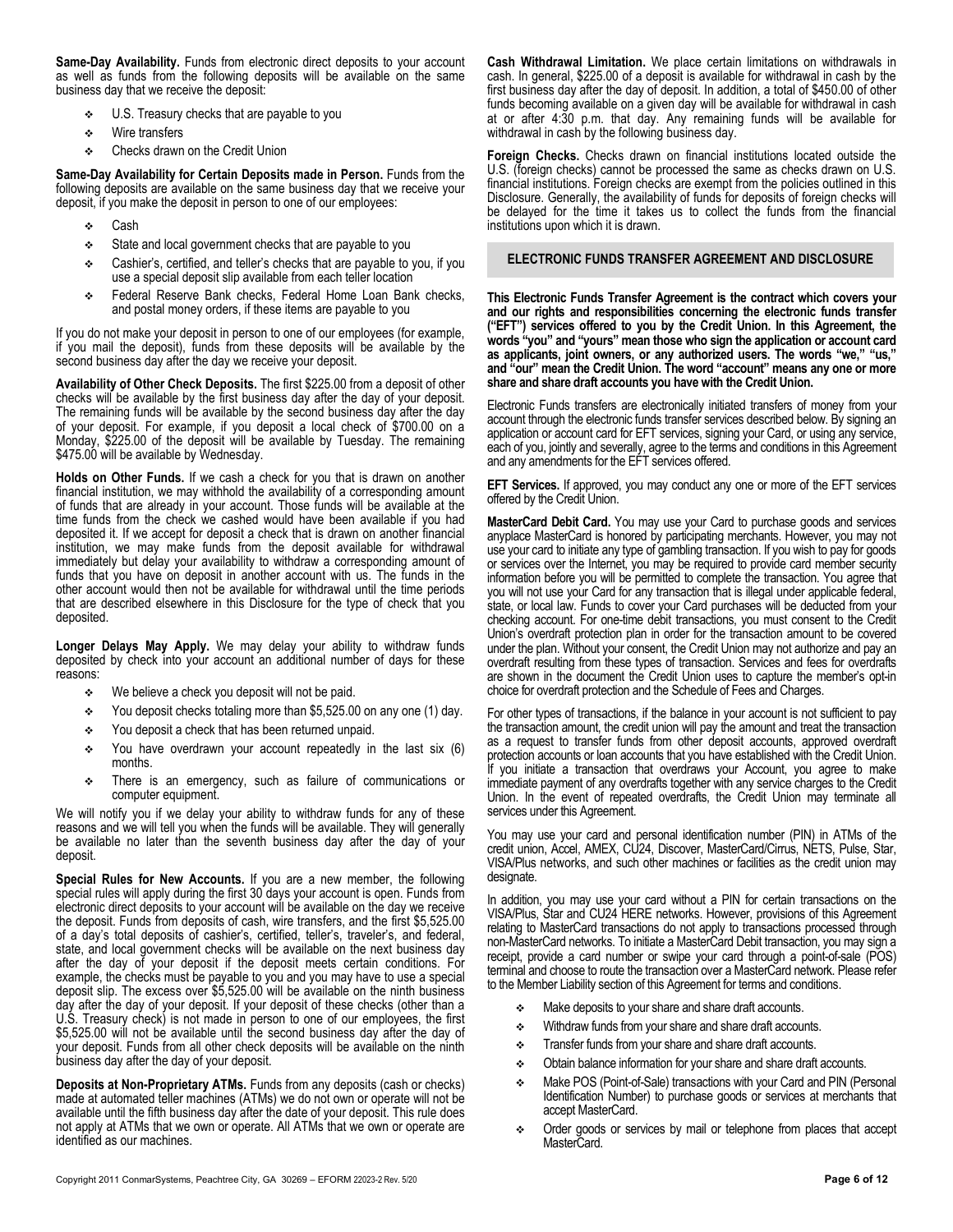The following limitations on the frequency and amount of MasterCard Debit Card transactions may apply:

- You may withdraw up to a maximum of \$500.00 in any one (1) day from an ATM machine, if there are sufficient funds in your account.
- You may purchase up to a maximum of \$750.00 from POS terminals per day, if there are sufficient funds in your account.
- \* You may transfer up to the available balance in your accounts at the time of the transfer.
- For security purposes, there are other limits on the frequency and amount of transfers available at ATMs.
- See "transfer limitations" section for any transactions.

**Audio Response.** If we approve Audio Response for your accounts, a separate PIN (Personal Identification Number) will be assigned to you. You must use your PIN (Personal Identification Number) along with your account number to access your accounts. At the present time you may use Audio Response to:

- **Withdraw funds from your share and share draft accounts.**
- $\div$  Transfer funds from your share, share draft, and club accounts.
- $\div$  Obtain balance information for your share, share draft and club accounts.
- Verify the last date and amount of your payroll deposit.
- Determine if a particular item has cleared.

Your accounts can be accessed under Audio Response via a touch tone telephone only. Audio Response will be available for your convenience twenty-four (24) hours per day. This service may be interrupted for a short time each day for data processing.

- $\div$  There is no limit to the number of inquiries you may make in any one day.
- See "transfer limitations" section for any transactions.

The Credit Union reserves the right to refuse any transaction which would draw upon insufficient funds, exceed a credit limit, lower an account below a required balance, or otherwise require us to increase our required reserve on the account. All checks are payable to you as a primary member and will be mailed to your address of record. The Credit Union may set other limits on the amount of any transaction, and you will be notified of those limits. The Credit Union may refuse to honor any transaction for which you do not have sufficient available verified funds. The service will discontinue if no transaction is entered after numerous unsuccessful attempts to enter a transaction, and there may be limits on the duration of each telephone call.

**Online Banking.** If we approve Online Banking for your accounts, a separate PIN (Personal Identification Number) will be assigned to you. You must use your PIN (Personal Identification Number) along with your account number to access your accounts. At the present time, you may use Online Banking to:

- **Withdraw funds from your share and share draft accounts.**
- Transfer funds from your share, share draft, investment club and vacation club accounts.
- $\div$  Obtain balance information for your share, share draft and club accounts.
- $\div$  Make loan payments from your share and share draft accounts.
- $\div$  Determine if a particular item has cleared.
- Obtain tax information on amounts earned on share and share draft accounts or interest paid on loan accounts.
- Verify the last date and amount of your payroll deposit.

Your accounts can be accessed under Online Banking via personal computer. Online Banking will be available for your convenience twenty-four (24) hours per day. This service may be interrupted for a short time each day for data processing.

We reserve the right to refuse any transaction which would draw upon insufficient funds, exceed a credit limit, lower an account below a required balance, or otherwise require us to increase our required reserve on the account. All checks are payable to you as a primary member and will be mailed to your address of record. We may set other limits on the amount of any transaction, and you will be notified of those limits. We may refuse to honor any transaction for which you do not have sufficient available verified funds. The service will discontinue if no transaction is entered after numerous unsuccessful attempts to enter a transaction, and there may be limits on the duration of each access.

- There is no limit to the number of inquiries you may make in any one day.
- See "transfer limitations" that may apply to these transactions.

#### **Preauthorized EFTs.**

 **Direct Deposit.** Upon instruction of (i) your employer or (ii) the Treasury Department or (iii) other financial institutions, the Credit Union will accept direct deposits of your paycheck or of federal recurring payments, such as Social Security, to your members account.

- **Preauthorized Debits.** Upon instruction, we will pay certain recurring transactions from your share, and share draft account.
- **Stop Payment Rights.** If you have arranged in advance to make regular electronic fund transfers out of your account(s) for money you owe others, you may stop payment of preauthorized transfers from your account. You must notify us orally or in writing at any time up to three (3) business days before the scheduled date of the transfer. We may require written confirmation of the stop payment order to be made within fourteen (14) days of any oral notification. If we do not receive the written confirmation, the oral stop payment order shall cease to be binding fourteen (14) days after it has been made.
- **Notice of Varying Amounts.** If these regular payments may vary in amount, the person you are going to pay is required to tell you, ten (10) days before each payment, when it will be made and how much it will be. You may choose instead to get this notice only when the payment would differ by more than a certain amount from the previous payment or when the amount would fall outside certain limits that you set.
- **Liability for Failure to Stop Payment of Preauthorized Transfers.** If you order us to stop payment of a preauthorized transfer three (3) business days or more before the transfer is scheduled, and we do not do so, we will be liable for your losses or damages.
- See "transfer limitations" section for any transactions.

**Electronic Check Conversion/Electronic Returned Check Fees.** If you pay for something with a check or share draft you may authorize your check or share draft to be converted to an electronic fund transfer. You may also authorize merchants to electronically debit your account for returned check fees. You are considered to have authorized these electronic funds transfers if you complete the transaction after being told (orally or by a notice posted or sent to you) that the transfer may be processed electronically or if you sign a written authorization.

**Transfer Limitations.** For all Share Accounts, you may make no more than six (6) transfers and withdrawals from your account to another account of yours or to a third party in any month by means of a preauthorized, automatic or internet transfer, by telephonic order or instruction, or by check, draft, debit card or similar order. If you exceed these limitations, your account may be subject to a fee or be closed.

#### **CONDITIONS OF EFT SERVICES**

**Ownership of Cards.** Any Card or other device which we supply to you is our property and must be returned to us, or to any person whom we authorize to act as our agent, or to any person who is authorized to honor the Card, immediately according to instructions. The Card may be repossessed at any time at our sole discretion without demand or notice. You cannot transfer your Card or account to another person.

**Honoring the Card.** Neither we nor merchants authorized to honor the Card will be responsible for the failure or refusal to honor the Card or any other device we supply to you. If a merchant agrees to give you a refund or adjustment, you agree to accept a credit to your account in lieu of a cash refund.

**Foreign Transactions.** Purchases and cash withdrawals made in foreign currencies will be debited from your account in U.S. dollars. The exchange rate between the transaction currency and the billing currency used for processing international transactions is a rate selected by Visa from a range of rates available in wholesale currency markets for the applicable central processing date, which rate may vary from the rate Visa itself receives or the government-mandated rate in effect for the applicable central processing date. The exchange rate used on the processing date may differ from the rate that would have been used on the purchase date or cardholder statement posting date.

A fee of 1 percent of the amount of the transaction, calculated in U.S. dollars, will be imposed on all foreign transactions, including purchases, cash withdrawals and credits to your account. A foreign transaction is any transaction that you complete or a merchant completes on your card outside of the United States, with the exception of U.S. military bases, U.S. territories, U.S. embassies or U.S. consulates.

**Security of Access Code.** You may use one or more access codes with your electronic funds transfers. The access codes issued to you are for your security purposes. Any codes issued to you are confidential and should not be disclosed to third parties or recorded on or with the Card. You are responsible for safekeeping your access codes. You agree not to disclose or otherwise make your access codes available to anyone not authorized to sign on your accounts. If you authorize anyone to use your access codes that authority shall continue until you specifically revoke such authority by notifying the Credit Union. You understand that any joint owner you authorize to use an access code may withdraw or transfer funds from any of your accounts. If you fail to maintain the security of these access codes and the Credit Union suffers a loss, we may terminate your EFT services immediately.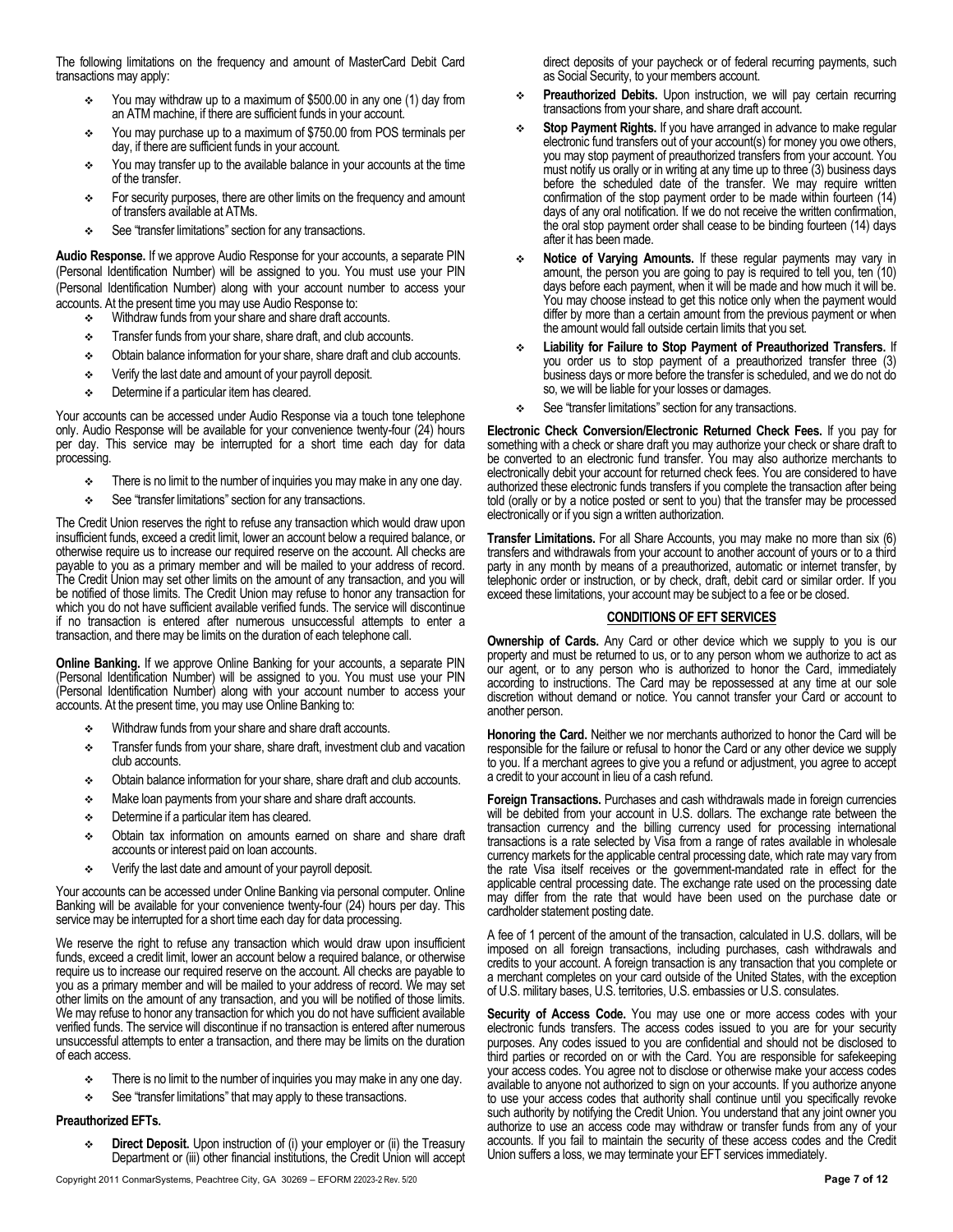**Joint Accounts.** If any of your accounts accessed under this Agreement are joint accounts, all joint owners, including any authorized users, shall be bound by this Agreement and, alone and together, shall be responsible for all EFT transactions to or from any share and share draft or loan accounts as provided in this Agreement. Each joint account owner, without the consent of any other account owner, may, and hereby is authorized by every other joint account owner to, make any transaction permitted under this Agreement. Each joint account owner is authorized to act for the other account owners, and the Credit Union may accept orders and instructions regarding any EFT transaction on any account from any joint account owner.

**Fees and Charges.** There are certain charges for electronic funds transfer services. From time to time, the charges may be changed. We will notify you of any changes as required by applicable law. If you use an ATM not operated by us, you may be charged a fee by the ATM operator and by any national, regional, or local network used in processing the transaction (and you may be charged a fee for a balance inquiry even if you do not complete a fund transfer). The ATM surcharge will be debited from your account if you elect to complete the transaction or continue with the balance inquiry.

#### **Refer to the separate "Schedule of Fees and Charges" for current fees**

**Member Liability.** You are responsible for all EFT transactions you authorize. If you permit someone else to use an EFT service, your Card or your access code, you are responsible for any transactions they authorize or conduct on any of your accounts.

Tell us AT ONCE if you believe your card has been lost or stolen or if you believe someone has used your Card or access code or otherwise accessed your accounts without your authority. Telephoning is the best way of keeping your possible losses down. You could lose all the money in your account (plus your maximum overdraft line of credit). If a transaction was made with your Card or Card number without your permission, you will have no liability for the transaction, unless you were grossly negligent in the handling of your account or card. For all other EFT transactions, including ATM transactions or if you were grossly negligent in the handling of your account or card, your liability for an unauthorized transaction is determined as follows.

If you tell us within two (2) business days you can lose no more than \$50 if someone used your Card without your permission. If you do NOT tell us within two (2) business days after you learn of the loss or theft of your Card, and we can prove we could have stopped someone from using your Card without your permission if you had told us, you could lose as much as \$500.00.

Also, if your statement shows transfers that you did not make, tell us at once. If you do not tell us within sixty (60) days after the statement was mailed to you, you may not get back any money lost after the sixty (60) days if we can prove that we could have stopped someone from making the transfers if you had told us in time. If a good reason (such as a hospital stay) kept you from telling us, we will extend the time periods. If you believe your Card has been lost or stolen or that someone has transferred or may transfer money from your account without your permission, call us at:

225-642-8663

or write to:

Bayou Community FCU PO Box 87 St. Gabriel, LA 70776

You should also call the number or write to the address listed above if you believe a transfer has been made using the information from your check without your permission.

#### **RIGHT TO RECEIVE DOCUMENTATION**

**Periodic Statements.** Transfers and withdrawals made through any ATM or POS terminal, Check Card transactions, audio response transactions, preauthorized EFTs or electronic/PC transactions will be recorded on your periodic statement. You will receive a statement monthly unless there is no transaction in a particular month. In any case, you will receive a statement at least quarterly.

**Terminal Receipt.** You have the option to receive a receipt at the time you make any transaction (except inquiries) involving your account using an ATM, POS terminal, or Check Card transaction with a participating merchant.

**Direct Deposit.** If you have arranged to have a direct deposit made to your account at least once every sixty (60) days from the same source and you do not receive a receipt (such as a pay stub), you can find out whether or not the deposit has been made by using Online Banking or by calling 833-494-5060. This does not apply to transactions occurring outside the United States.

**Account Information Disclosure.** We will disclose information to third parties about your account or the transfers you make.

- As necessary to complete transfers;
- To verify the existence of sufficient funds to cover specific transactions upon the request of a third party, such as a credit bureau or merchant;
- If your account is eligible for emergency cash and/or emergency card replacement services, and you request such services, you agree that we may provide personal information about you and your account that is necessary to provide you with the requested services(s).
- To comply with government agency or court orders; or
- If you give us your written permission.

**Business Days.** Our business days are Monday through Friday, excluding holidays.

**Credit Union Liability and Preauthorized Payments.** If we do not complete a transfer to or from your account on time or in the correct amount according to our agreement with you, we may be liable for your losses or damages. However, we will not be liable for direct or consequential damages in the following events.

- If, through no fault of ours, there is not enough money in your accounts to complete the transaction, if any funds in your accounts necessary to complete the transaction are held as uncollected funds pursuant to our Funds Availability Policy, or if the transaction involves a loan request exceeding your credit limit.
- $\div$  If you used your Card or access code in an incorrect manner.
- $\div$  If the ATM where you are making the transfer does not have enough cash.
- $\div$  If the ATM was not working properly and you knew about the problem when you started the transaction.
- If circumstances beyond our control (such as fire, flood, or power failure) prevent the transaction.
- $\div$  If the money in your account is subject to legal process or other claim.
- If funds in your account are pledged as collateral or frozen because of a delinquent loan.
- $\div$  If the error was caused by a system of any participating ATM network.
- $\div$  If the electronic transfer is not completed as a result of your willful or negligent use of your Card, access code, or any EFT facility for making such transfers.
- If the telephone or computer equipment you use to conduct audio response or electronic/PC transactions is not working properly and you know or should have known about the breakdown when you started the transaction.
- Any other exceptions as established by the Credit Union.

**Stop Payment Rights.** If you have arranged in advance to make regular electronic fund transfers out of your account(s) for money you owe others, you may stop payment of preauthorized transfers from your account. You must notify us orally or in writing at any time up to three (3) business days before the scheduled date of the transfer. We may require written confirmation of the stop payment order to be made within fourteen (14) days of any oral notification. If we do not receive the written confirmation, the oral stop payment order shall cease to be binding fourteen (14) days after it has been made.

**Notice of Varying Amounts.** If these regular payments may vary in amount, the person you are going to pay is required to tell you, ten (10) days before each payment, when it will be made and how much it will be. You may choose instead to get this notice only when the payment would differ by more than a certain amount from the previous payment or when the amount would fall outside certain limits that you set.

**Notices.** All notices from us will be effective when we have them or delivered them to the appropriate address in the Credit Union's records. If you have agreed to receive notices electronically we may send you notices to the appropriate email address in the Credit Union's records. Notices from you will be effective when received by the Credit Union at the address specified in this Agreement. We reserve the right to change the terms and conditions upon which this service is offered. We will mail notice to you at least twenty-one (21) days before the effective date of any change. Use of this service is subject to existing regulations governing the Credit Union account and any future changes to those regulations.

The following information is a list of safety precautions regarding the use of Automated Teller Machines (ATM) and Night Deposit Facilities.

- $\div$  Be aware of your surroundings, particularly at night.
- Consider having someone accompany you when the ATM or night deposit facility is used after dark.
- If another person is uncomfortably close to you at the time of your transaction, ask the person to step back before you complete your transaction.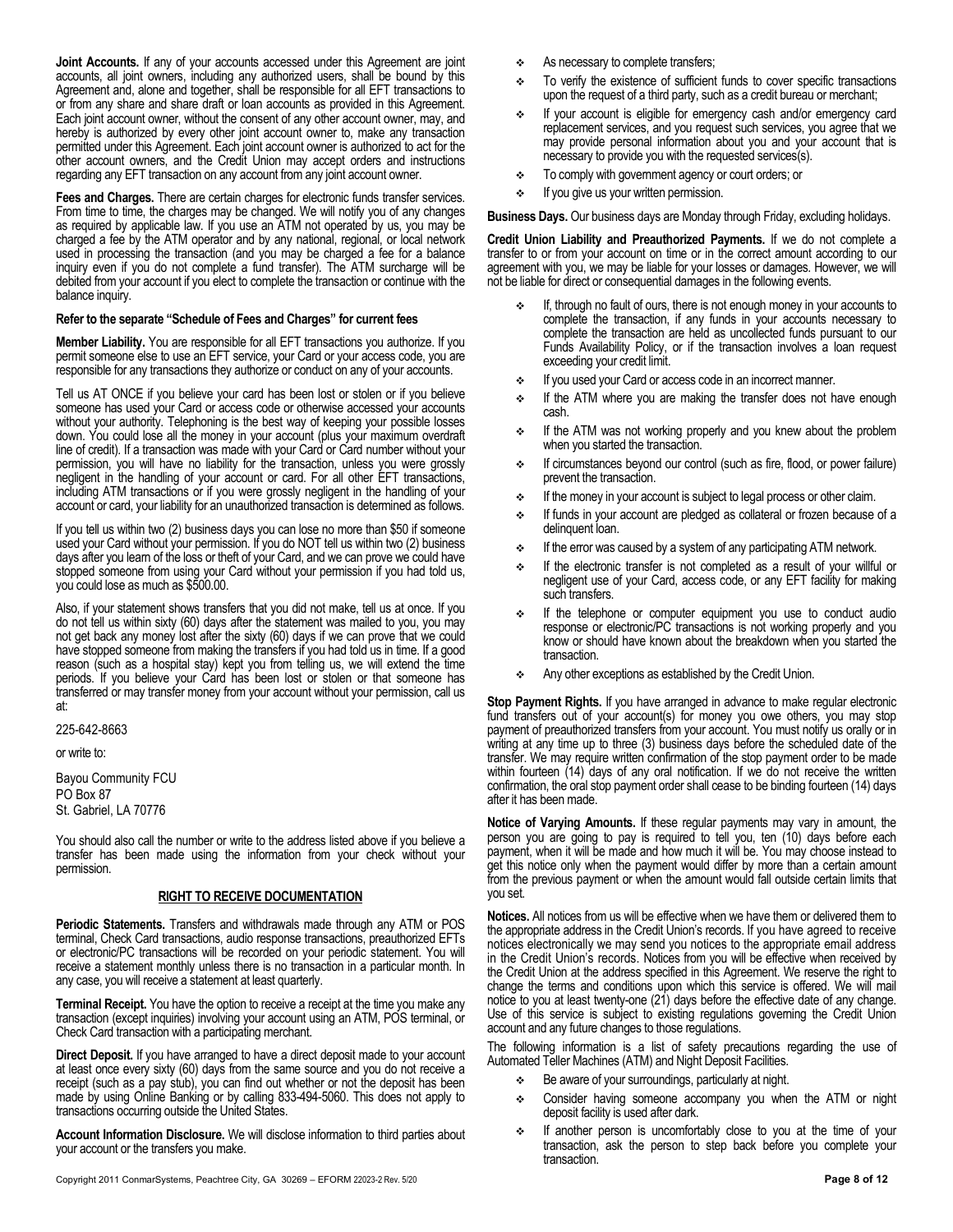- Refrain from displaying your cash at the ATM or night deposit facility. As soon as your transaction is completed, place your money in your purse or wallet. Count the cash later in the safety of your car or home.
- If you notice anything suspicious at the ATM or night deposit facility, consider using another ATM or night deposit facility or coming back later. If you are in the middle of a transaction and you notice something suspicious, cancel the transaction, take your Card or deposit envelope, and leave.
- If you are followed after making a transaction, go to the nearest public area where people are located.
- Do not write your personal identification number or code on your ATM Card.
- Report all crimes to law enforcement officials immediately.

**Billing Errors.** In case of errors or questions about electronic funds transfers from your share and share draft accounts, telephone us at the following number or send us a written notice to the following address as soon as you can. We must hear from you no later than sixty (60) days after we sent the FIRST statement on which the problem appears, call us at:

225-642-8663

or write to:

Bayou Community FCU

PO Box 87 St. Gabriel, LA 70776

- 1. Tell us your name and account number.
- 2. Tell us the dollar amount of the suspected error.
- 3. Describe the electronic transfer you are unsure about, and explain as clearly as you can why you believe the Credit Union has made an error or why you need more information.

If you tell us orally, we may require that you send us your complaint or question in writing within ten (10) business days.

We will tell you the results of our investigation within ten (10)\* business days after we hear from you and will correct any error promptly. If we need more time, however, we may take up to forty-five (45) \*\* days to investigate your complaint or question. If we decide to do this, we will credit your account within ten  $(10)^*$  business days for the amount you think is in error, so that you will have the use of the money during the time it takes us to complete our investigation. If we ask you to put your complaint or question in writing and we do not receive it within ten (10) business days, we may not credit your account. We will tell you the results within three (3) business days of completing our investigation. If we decide that there was no error, we will send you a written explanation. You may ask for copies of the documents that we used in our investigation.

\* If you give notice of an error within thirty (30) days after you make the first deposit to your account, we will have twenty (20) business days instead of ten (10) business days.

\*\* If you give notice of an error within thirty (30) days after you make the first deposit to your account, notice of an error involving a point of sale transaction, or notice of an error involving a transaction initiated outside the U.S. its possessions and territories, we will have ninety (90) days instead of forty-five (45) days to investigate.

**NOTE.** If the error you assert is an unauthorized VISA transaction, other than a cash disbursement at an ATM, we will credit your account within five (5) business days unless we determine that the circumstances or your account history warrant a delay, in which case you will receive credit within ten (10) business days.

**Termination of EFT Services.** You may terminate this Agreement or any EFT service under this Agreement at any time by notifying us in writing and stopping your use of your Card and any access code. You must return all Cards to the Credit Union. You also agree to notify any participating merchants that authority to make bill payment transfers has been revoked. We may also terminate this Agreement at any time by notifying you orally or in writing. If we terminate this Agreement, we may notify any participating merchants making preauthorized debits or credits to any of your accounts that this Agreement has been terminated and that we will not accept any further preauthorized transaction instructions. We may also program our computer not to accept your Card or access code for any EFT service. Whether you or the Credit Union terminates this Agreement, the termination shall not affect your obligations under this Agreement for any EFT made prior to termination.

**Governing Law.** This Agreement is governed by the Bylaws of the Credit Union, federal laws and regulations, the laws and regulations of the state in which the Credit Union's main office is located and local clearinghouse rules, as amended from time to time. Any disputes regarding this Agreement shall be subject to the jurisdiction of the court of the city in which the Credit Union is located.

**Enforcement.** You are liable to us for any loss, cost or expenses we incur resulting from your failure to follow this Agreement. You authorize us to deduct any such loss, costs or expenses from your account without prior notice to you. If we bring a legal action to collect any amount due under or to enforce this Agreement, we shall be entitled, subject to applicable law, to payment of reasonable attorney's fees and costs, including fees on any appeal, bankruptcy proceedings, and any post-judgment collection actions.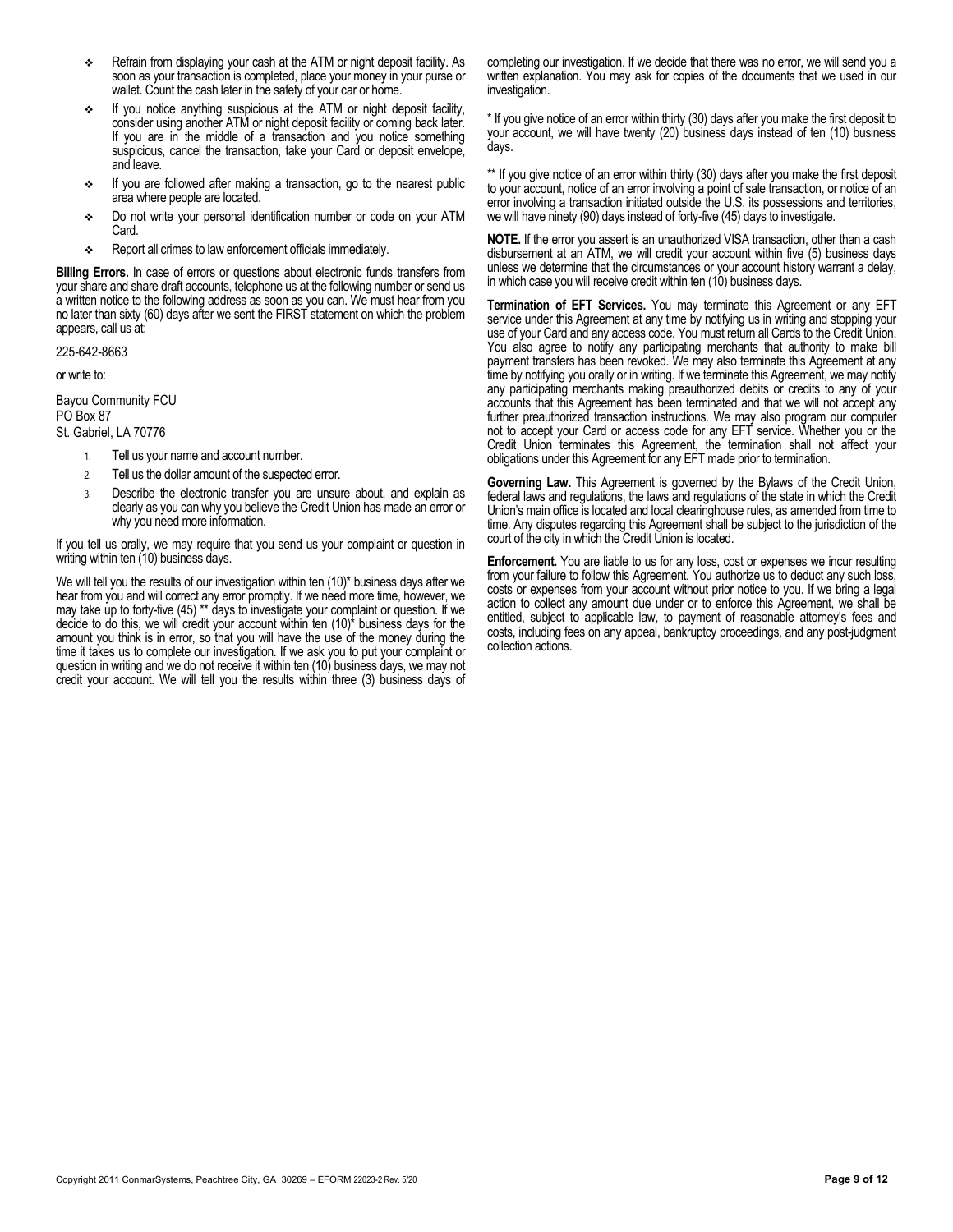| <b>FACTS</b>                                                                                                                                                                              | INGY I <i>li</i> zui<br>WHAT DOES BAYOU COMMUNITY FCU<br>DO WITH YOUR PERSONAL INFORMATION?                                                                                                                                                                                                                                                                                                          |                                           |                           |  |
|-------------------------------------------------------------------------------------------------------------------------------------------------------------------------------------------|------------------------------------------------------------------------------------------------------------------------------------------------------------------------------------------------------------------------------------------------------------------------------------------------------------------------------------------------------------------------------------------------------|-------------------------------------------|---------------------------|--|
| Why?                                                                                                                                                                                      | Financial companies choose how they share your personal information. Federal law gives consumers the right to limit some<br>but not all sharing. Federal law also requires us to tell you how we collect, share, and protect your personal information.<br>Please read this notice carefully to understand what we do.                                                                               |                                           |                           |  |
| What?                                                                                                                                                                                     | The types of personal information we collect and share depend on the product or service you have with us. This information<br>can include:<br>Social Security number;<br>❖<br>Account Balances;<br>❖<br>Payment history;<br>❖<br>Credit History;<br>❖<br><b>Account Transactions;</b><br>❖<br>Wire Transfer Instructions.<br>❖                                                                       |                                           |                           |  |
| How?                                                                                                                                                                                      | All financial companies need to share members' personal information to run their everyday business - to process<br>transactions, maintain member accounts, and report to credit bureaus. In the section below, we list the reasons financial<br>companies can share their members' personal information, the reason Bayou Community FCU chooses to share, and<br>whether you can limit this sharing. |                                           |                           |  |
| Reasons we can share your personal information:                                                                                                                                           |                                                                                                                                                                                                                                                                                                                                                                                                      | <b>Does Bayou Community FCU</b><br>share? | Can you limit my sharing? |  |
| For our everyday business purposes -<br>such as to process your transactions, maintain your account(s), respond to<br>court orders and legal investigations, and report to credit bureaus |                                                                                                                                                                                                                                                                                                                                                                                                      | Yes                                       | No                        |  |
| For our marketing purposes -<br>to offer our products and services to you                                                                                                                 |                                                                                                                                                                                                                                                                                                                                                                                                      | Yes                                       | No                        |  |
| For joint marketing with other financial companies                                                                                                                                        |                                                                                                                                                                                                                                                                                                                                                                                                      | Yes                                       | No                        |  |
| For our affiliates' everyday business purposes -<br>information about your transactions and experiences                                                                                   |                                                                                                                                                                                                                                                                                                                                                                                                      | No                                        | We don't share            |  |
| For our affiliates' everyday business purposes -<br>information about your creditworthiness                                                                                               |                                                                                                                                                                                                                                                                                                                                                                                                      | No                                        | We don't share            |  |
| For non affiliates' to market to you                                                                                                                                                      |                                                                                                                                                                                                                                                                                                                                                                                                      | No                                        | We don't share            |  |
| <b>To Limit our Sharing</b>                                                                                                                                                               | Use the mail-in the form on the last page.<br>❖<br>Please note:<br>If you are a new member, we can begin sharing your information [30] days from the date we sent this notice. When you are<br>no longer our member, we continue to share your information as described in this notice.<br>However, you can contact us at any time to limit our sharing.                                             |                                           |                           |  |
| <b>Questions?</b>                                                                                                                                                                         | Call 225-642-8663 or go to www.bayoucfcu.com                                                                                                                                                                                                                                                                                                                                                         |                                           |                           |  |
| Who we are                                                                                                                                                                                |                                                                                                                                                                                                                                                                                                                                                                                                      |                                           |                           |  |
| Who is providing this notice?                                                                                                                                                             | <b>Bayou Community FCU</b>                                                                                                                                                                                                                                                                                                                                                                           |                                           |                           |  |
|                                                                                                                                                                                           |                                                                                                                                                                                                                                                                                                                                                                                                      |                                           |                           |  |
| What we do<br>How does Bayou Community FCU<br>protect my personal information?                                                                                                            | To protect your personal information from unauthorized access and use, we use security measures that comply with federal<br>law. These measures include computer safeguards and secured files and buildings.                                                                                                                                                                                         |                                           |                           |  |
| How does Bayou Community FCU<br>collect my personal information?                                                                                                                          | We collect your personal information, for example, when you<br>Provide employment information;<br>❖                                                                                                                                                                                                                                                                                                  |                                           |                           |  |

| collect my personal information? | Provide employment information;<br>❖                                                                           |  |  |
|----------------------------------|----------------------------------------------------------------------------------------------------------------|--|--|
|                                  | Give us your contact information;<br>❖                                                                         |  |  |
|                                  | Give us your wage statements;<br>❖                                                                             |  |  |
|                                  | Make a wire transfer;<br>❖                                                                                     |  |  |
|                                  | Show your driver's license.<br>❖                                                                               |  |  |
|                                  | We also collect your personal information from others, such as credit bureaus, affiliates, or other companies. |  |  |
| Why can't I limit all sharing?   | Federal law gives you the right to limit only                                                                  |  |  |
|                                  | Sharing for affiliates' everyday business purposes – information about your creditworthiness;<br>❖             |  |  |
|                                  | Affiliates from using your information to market to you;<br>❖                                                  |  |  |
|                                  | Sharing for non affiliates to market to you.<br>❖                                                              |  |  |
|                                  | State laws and individual companies may give you additional rights to limit sharing.                           |  |  |
| What happens when I limit        | Your choices will apply to everyone on your account.                                                           |  |  |
| sharing for an account I hold    |                                                                                                                |  |  |
| jointly with someone else?       |                                                                                                                |  |  |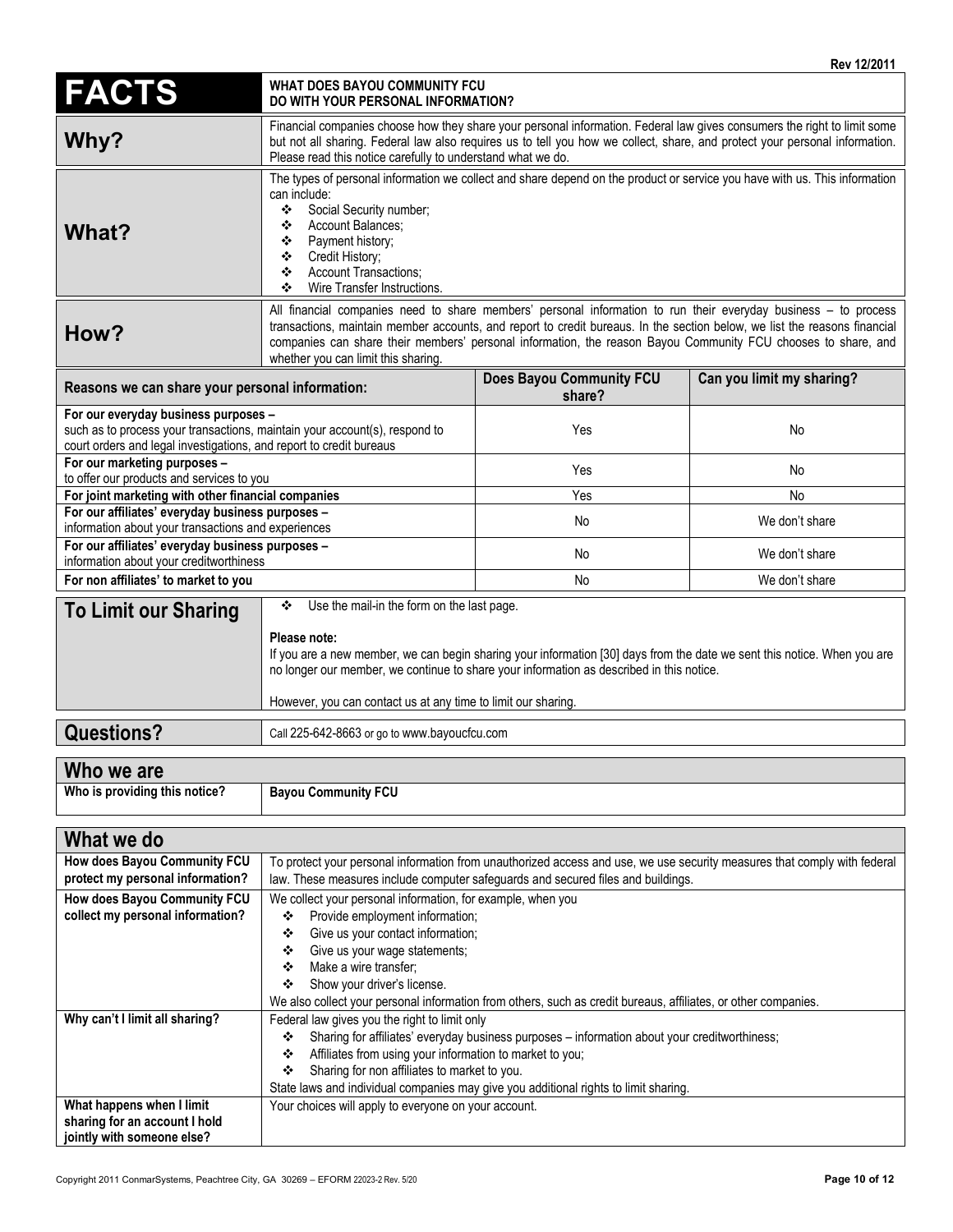### **Page 2**

| <b>Definitions</b> |                                                                                                                                                                                                   |
|--------------------|---------------------------------------------------------------------------------------------------------------------------------------------------------------------------------------------------|
| Affiliates:        | Companies related by common ownership or control. They can be financial and nonfinancial companies.<br>Bayou Community FCU has no affiliates.<br>❖                                                |
| Non affiliates:    | Companies not related by common ownership or control. They can be financial and nonfinancial companies.<br>Bayou Community FCU does not share with non affiliates so they can market to you.<br>❖ |
| Joint marketing:   | A formal agreement between nonaffiliated financial companies that together market financial products or services to you.<br>Our joint marketing partners include:<br>Insurance companies<br>❖     |

## **Other Important Information**